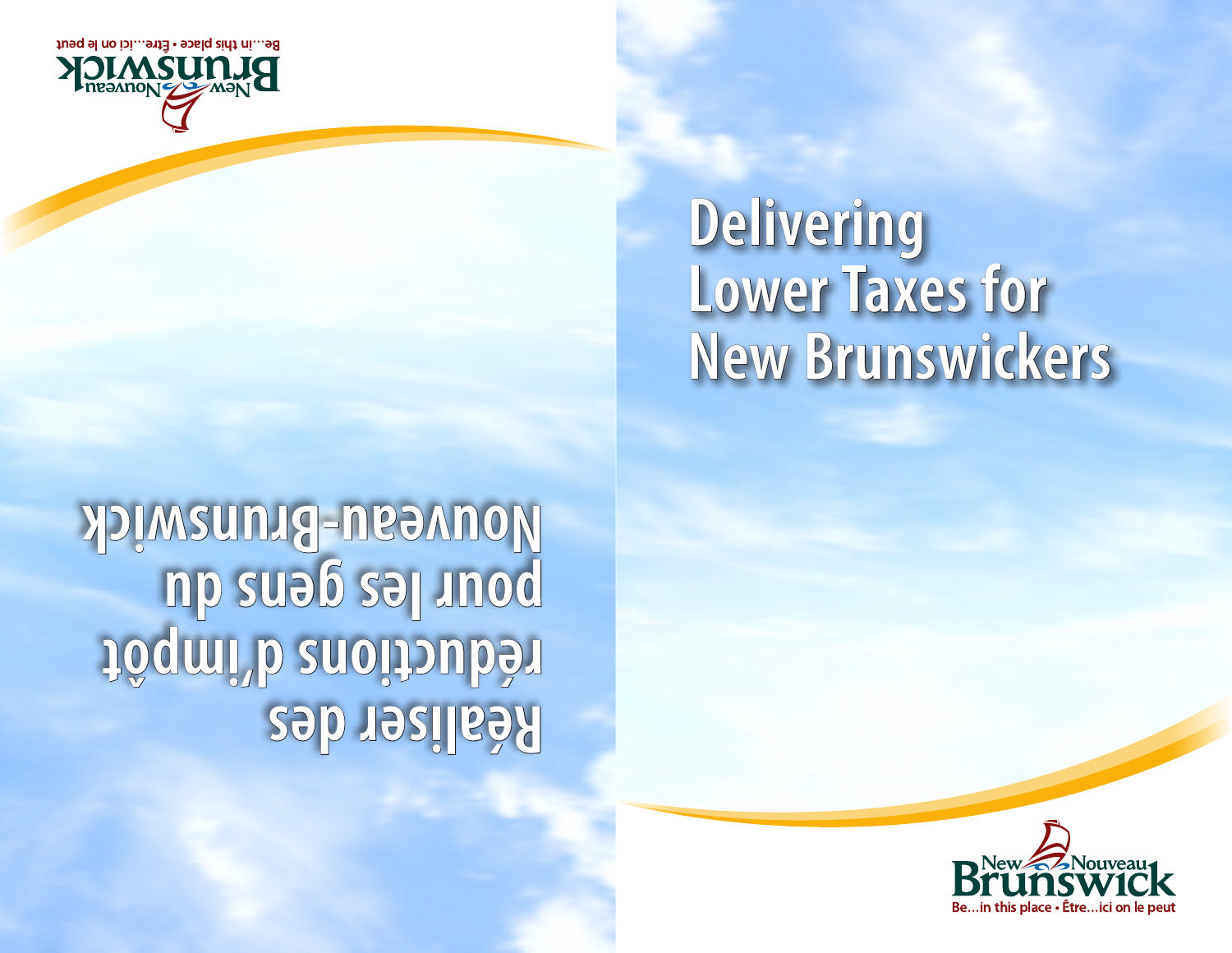## **Delivering Lower Taxes for New Brunswickers**

### **Published by:**

Department of Finance Province of New Brunswick P.O. Box 6000 Fredericton, New Brunswick E3B 5H1 Canada

Internet: www.gnb.ca/0024/index-e.asp

December 1, 2009

**Cover:** Communications New Brunswick (CNB 6480)

#### **Translation:**

Translation Bureau, Supply and Services

#### **Printing and Binding:**

Printing Services, Supply and Services

ISBN 978-1-55396-322-6

Printed in New Brunswick



Think Recycling!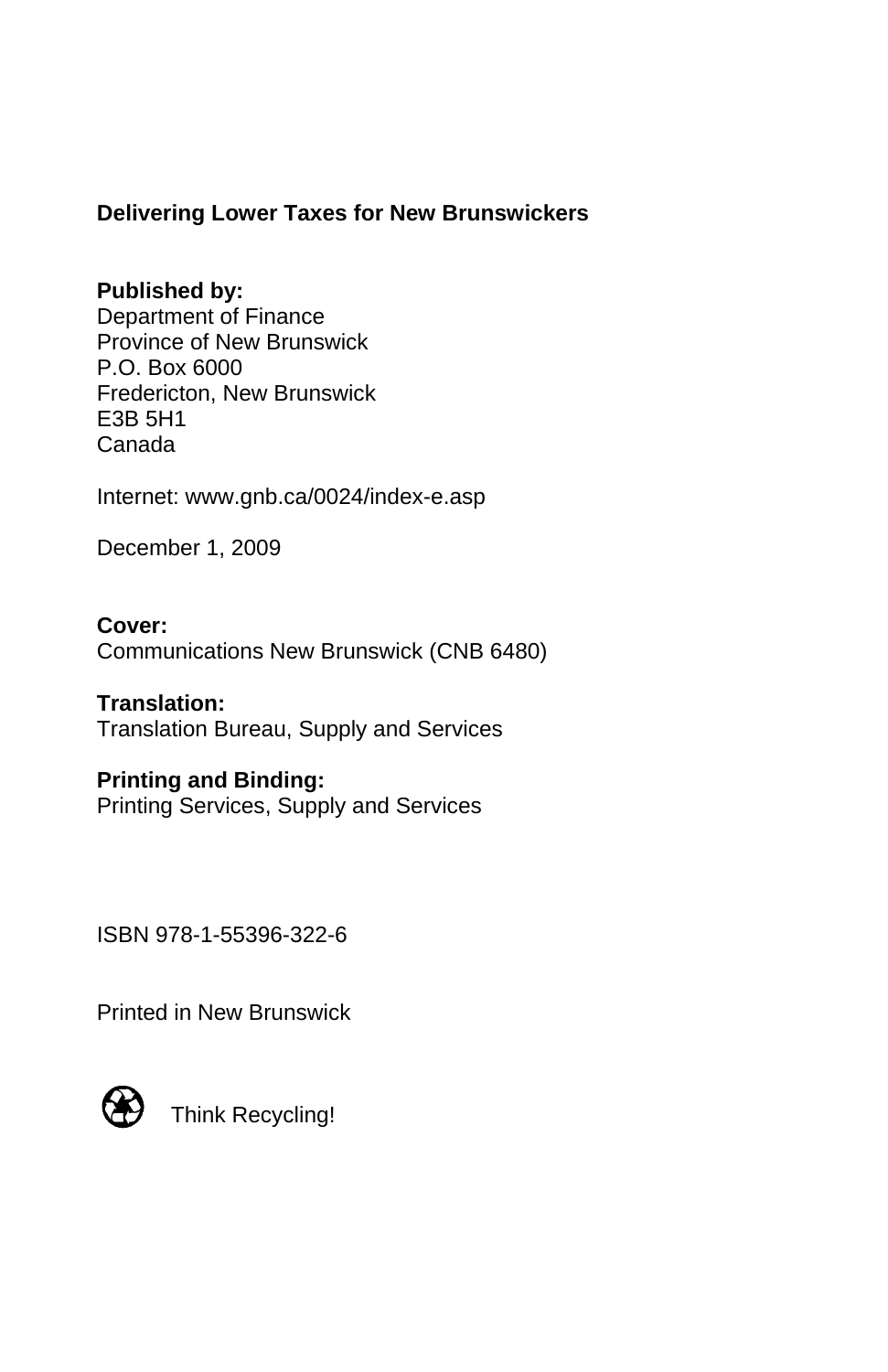## **LOWER TAXES FOR NEW BRUNSWICKERS:**

In New Brunswick lowering taxes is the law. *The Plan for Lower Taxes in New Brunswick*, introduced in March of this year, represents the largest one-time tax reduction package ever introduced in New Brunswick and New Brunswickers have begun to enjoy the benefits of the tax savings already. This document is provided as an update to explain how the plan is delivering lower taxes for New Brunswickers. Table 1 shows the estimated tax savings over the four-year plan.

| <b>Tax Measure</b>                                        | 2009-2010 | 2010-2011 | 2011-2012 | 2012-2013 |
|-----------------------------------------------------------|-----------|-----------|-----------|-----------|
| Personal Income<br>Tax Rate                               |           |           |           |           |
| <b>Reductions</b>                                         | $-118.0$  | $-232.0$  | $-288.0$  | $-323.0$  |
| <b>Enhanced Tuition</b><br>Rebate                         | $-2.0$    | $-2.5$    | $-3.5$    | $-5.0$    |
| <b>Enhanced Low-</b><br>Income Seniors'<br><b>Benefit</b> | $-3.5$    | $-7.4$    | $-7.8$    |           |
|                                                           |           |           |           | $-8.2$    |
| <b>Tax Savings for</b>                                    |           |           |           |           |
| <b>Individuals</b>                                        | $-123.5$  | $-241.9$  | $-299.3$  | $-336.2$  |
| <b>General Corporate</b><br>Income Tax Rate               |           |           |           |           |
| Reduction                                                 | $-6.0$    | $-11.0$   | $-20.0$   | $-37.0$   |
| Other Measures*                                           | $-14.0$   | $-5.0$    | $-6.0$    | $-7.0$    |
| <b>Tax Savings for</b><br><b>Business</b>                 | $-20.0$   | $-16.0$   | $-26.0$   | $-44.0$   |
| <b>TOTAL TAX</b><br><b>SAVINGS</b>                        | $-143.5$  | $-257.9$  | $-325.3$  | $-380.2$  |

**Table 1: Annual Tax Savings (\$Millions)** 

\* Other measures include: increased small business limit; enhanced small business investor tax credit; enhanced labour-sponsored venture capital tax credit; high energy use tax rebate; and forestry industry investment tax credit.

New Brunswick workers are keeping more of their hard-earned wages and businesses are preserving and creating jobs during challenging economic times. In fact, New Brunswick is one of the few jurisdictions experiencing relatively stable employment and income growth during the global recession.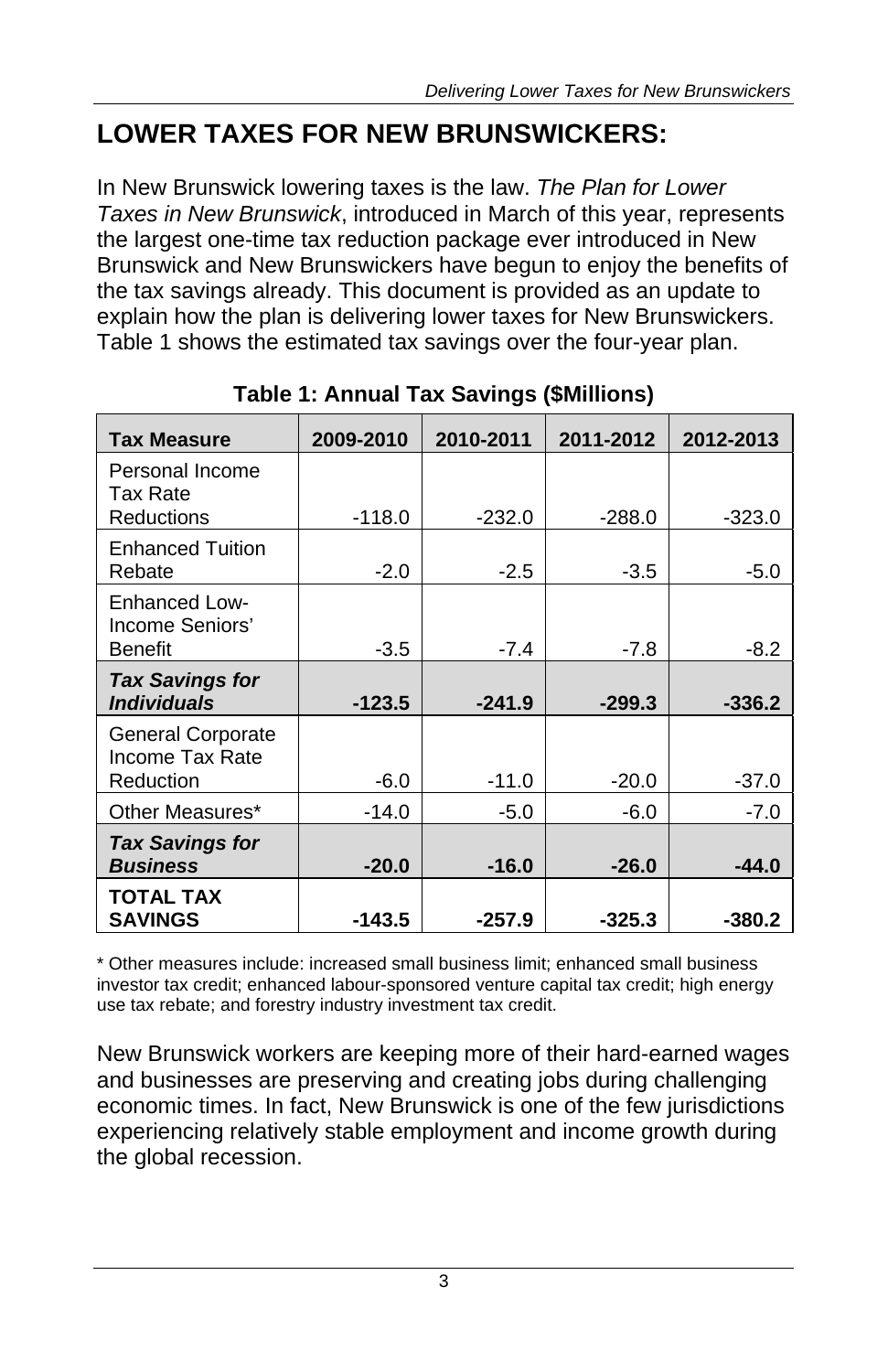Savings for individuals and businesses coming from *The Plan for Lower Taxes* have been guaranteed because the plan has been legislated – it's the law.

- 9 *The Plan for Lower Taxes* is delivering \$143.5 million in savings for fiscal 2009-2010.
- $\checkmark$  Individuals have been saving since July 1, 2009 their take home pay is higher.
- $\checkmark$  Small businesses are already benefitting as well:
	- The small business limit was increased to \$500,000;
	- The Small Business Investor Tax Credit was enhanced:
	- The Labour Sponsored Venture Capital program is more generous; and
	- Personal income taxes are lower.
- $\checkmark$  The tax savings will grow to \$380 million annually by 2012-2013.

# **WHAT'S IN IT FOR YOU?**

*The Plan for Lower Taxes in New Brunswick* is already delivering lower taxes for New Brunswickers and will deliver the following savings for the 2010-2011 fiscal year:

- $\checkmark$  \$232 million in lower personal income taxes;
- $\checkmark$  \$2.5 million due to the enhanced Tuition Rebate; and
- $\checkmark$  \$7.4 million due to the enhanced Low-Income Seniors' Benefit.

These tax savings are real, they are meaningful and they grow each year until they reach \$336 million annually by 2012-2013.

For example, as illustrated in Table 2, a single earner with taxable income of \$15,000 will no longer pay provincial personal income taxes in 2010, a 100% savings of the tax paid in 2008. A single earner with taxable income of \$25,000 will experience savings of \$376 in 2010 compared to 2008. These savings grow to \$473 by 2012.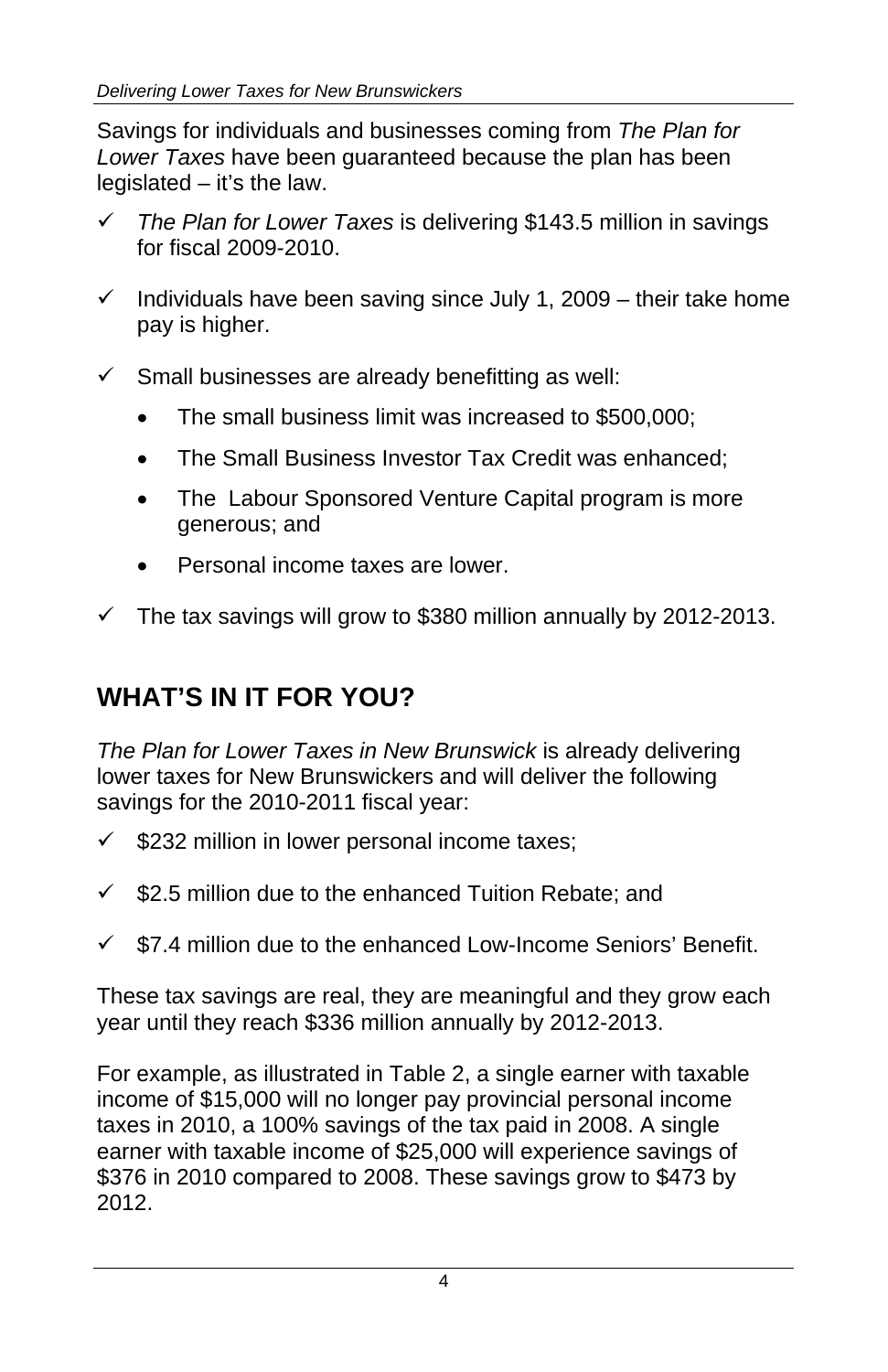### **Table 2: New Brunswick Provincial Income Tax Savings for Single Tax Filer**

| <b>Taxable</b><br><b>Income</b> | <b>Savings</b><br>2009-2008 | <b>Savings</b><br>2010-2008 |        | <b>Savings</b><br>2011-2008 | <b>Savings</b><br>2012-2008 |
|---------------------------------|-----------------------------|-----------------------------|--------|-----------------------------|-----------------------------|
|                                 |                             |                             | %      |                             |                             |
| \$15,000                        | \$58                        | \$65                        | 100.0% | \$65                        | \$65                        |
| \$25,000                        | \$202                       | \$376                       | 24.9%  | \$429                       | \$473                       |
| \$40,000                        | \$226                       | \$436                       | 13.5%  | \$539                       | \$606                       |
| \$60,000                        | \$429                       | \$1,039                     | 16.5%  | \$1,220                     | \$1,307                     |
| \$100,000                       | \$793                       | \$2,414                     | 18.7%  | \$2,896                     | \$3,099                     |

Savings by Year Compared to 2008

#### **Notes:**

1. Taxpayer is assumed to claim the personal amount, EI premium and CPP contribution.

2. Indexation is assumed at 2% for future years.

3. EI premium and CPP contribution values for 2009 are assumed.

4. Numbers may not add due to rounding.

As illustrated in Table 3, a one-earner family earning \$25,000 has saved \$173 in 2009, or 79% of what they paid the previous year. Their tax savings will reach \$219 in 2010 or 100% of the tax paid in 2008. These savings will continue year after year.

### **Table 3: New Brunswick Provincial Income Tax Savings for One-Earner Family**

| <b>Taxable</b><br><b>Income</b> | <b>Savings</b><br>2009-2008 | <b>Savings</b><br>2010-2008 |        | <b>Savings</b><br>2011-2008 | <b>Savings</b><br>2012-2008 |  |  |  |  |
|---------------------------------|-----------------------------|-----------------------------|--------|-----------------------------|-----------------------------|--|--|--|--|
|                                 |                             |                             | %      |                             |                             |  |  |  |  |
| \$15,000                        | \$0                         | \$0                         | 0.0%   | \$0                         | \$0                         |  |  |  |  |
| \$25,000                        | \$173                       | \$219                       | 100.0% | \$219                       | \$219                       |  |  |  |  |
| \$40,000                        | \$296                       | \$742                       | 29.7%  | \$848                       | \$940                       |  |  |  |  |
| \$60,000                        | \$413                       | \$1,010                     | 18.1%  | \$1,191                     | \$1,283                     |  |  |  |  |
| \$100,000                       | \$776                       | \$2,385                     | 19.6%  | \$2,866                     | \$3,076                     |  |  |  |  |

Savings by Year Compared to 2008

#### **Notes:**

1. Taxpayer is assumed to claim the personal and spousal amounts, EI premium and CPP contribution.

2. Indexation is assumed at 2% for future years.

3. EI premium and CPP contribution values for 2009 are assumed.

4. Numbers may not add due to rounding.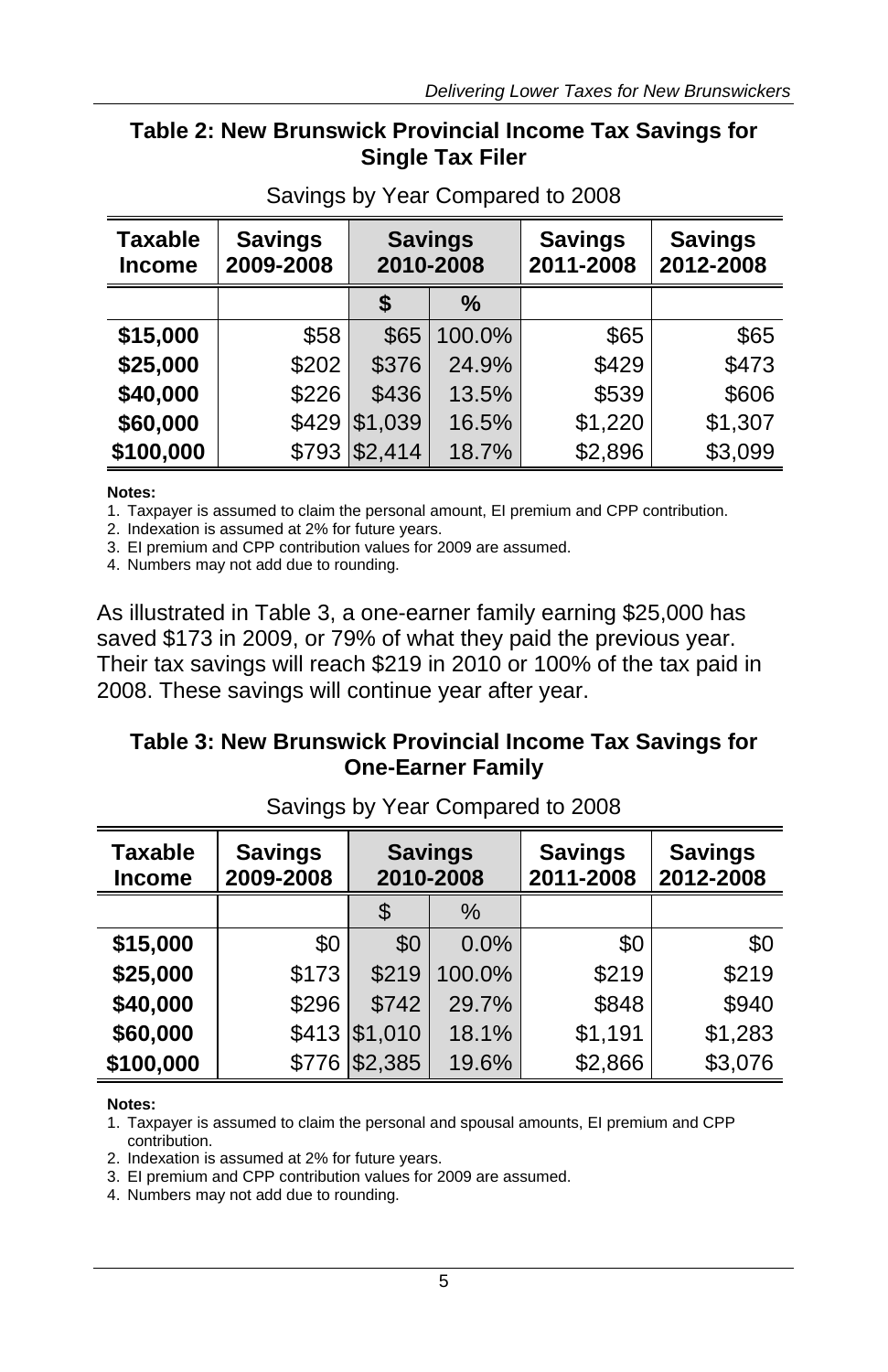In addition, legislation has been enacted to guarantee an annual indexation rate of 2% or the national Consumer Price Index (CPI), whichever is greater, for the 2010 to 2012 taxation years. Indexation helps protect taxpayers from the impact of inflation on personal income taxes. The indexation rate increases personal non-refundable credit amounts such as the basic personal amount and the spousal amount, in addition to the income tax brackets. For 2010, the increase in the national CPI is 0.6%, however *The Plan for Lower Taxes* will deliver an indexation rate of 2%. This ensures that taxpayers receive significantly higher savings.

## **WHAT'S IN IT FOR YOUR BUSINESS?**

Making business competitive means job creation, and a stronger, more self-sufficient New Brunswick. The 2009-2010 Budget provided significantly lower taxes for businesses in New Brunswick and those businesses are already benefitting because:

- $\checkmark$  The general corporate income tax rate dropped from 13% to 12% July 1, 2009;
- $\checkmark$  The small business limit was increased to \$500,000;
- $\checkmark$  A Forestry Industry Investment Tax Credit was introduced;
- $\checkmark$  The Small Business Investor Tax Credit was significantly enhanced;
- $\checkmark$  The Labour-Sponsored Venture Capital Tax Credit was enhanced;
- $\checkmark$  Business will benefit from tax savings of \$20 million in fiscal 2009-2010; and
- $\checkmark$  By 2012-2013 these savings for business will more than double to \$44 million.

More corporate tax savings are on the way. The general corporate income tax rate will be reduced to 11% on July 1, 2010. The general corporate income tax rate will be further reduced to 10% on July 1, 2011 and to 8% on July 1, 2012; making it the lowest in Canada and one of the lowest of participating countries in the [Organization for](http://www.oecd.org/)  [Economic Co-operation and Development \(](http://www.oecd.org/)*OECD*).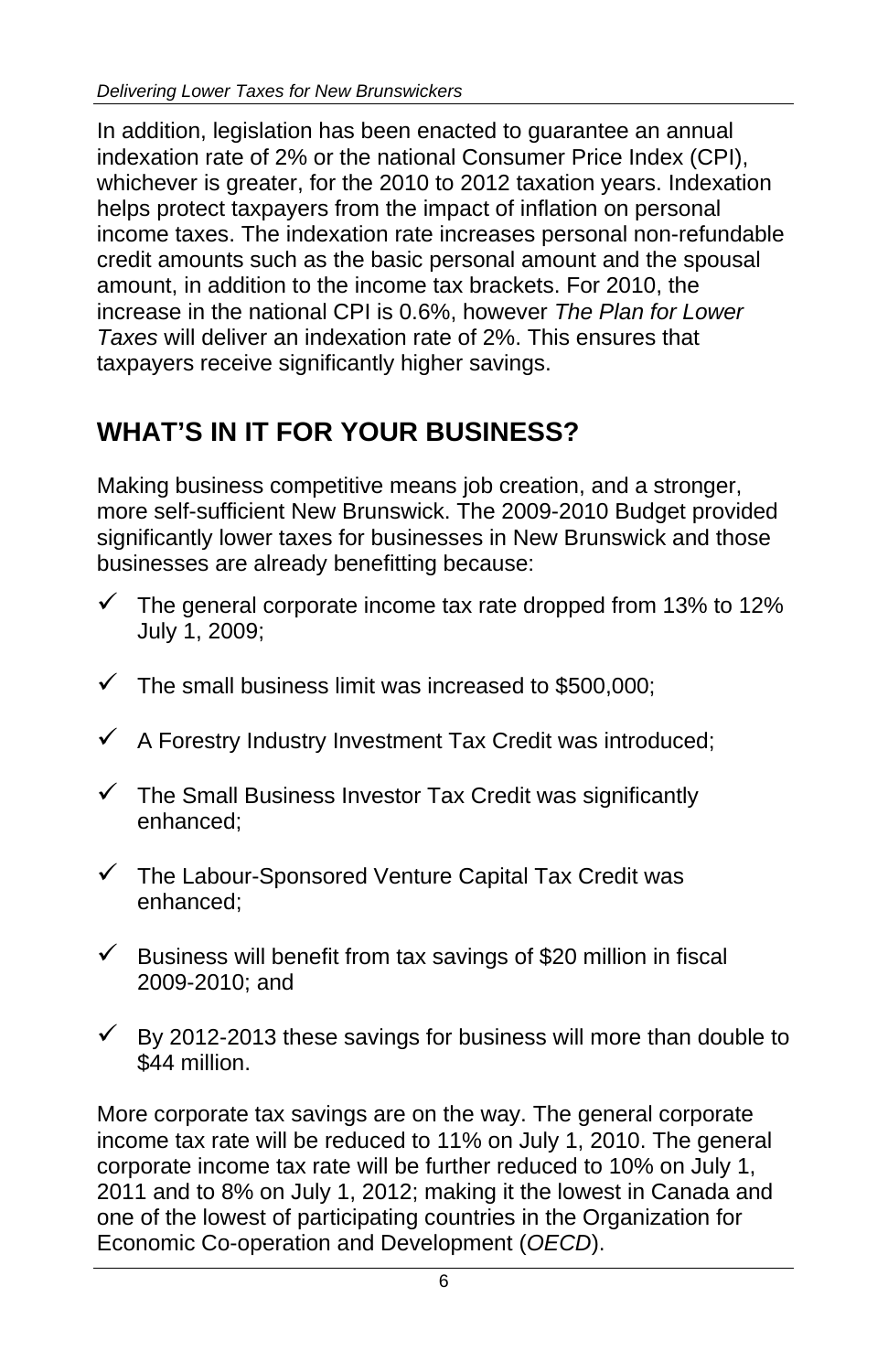These measures will ensure New Brunswick has a globally competitive tax system and will provide the foundation for economic growth and job creation, now and in the future.

## **LOWER PROPERTY TAXES:**

In the 2009-2010 Budget, Government committed to addressing the issue of increasing property taxes due to rapidly rising assessments. The budget introduced a mechanism to improve the accountability and transparency to taxpayers for both provincial and municipal property taxes.

With this mechanism, when assessment base growth exceeds the value of inflation and new construction, an adjustment factor will be used to calculate lower base tax rates for both provincial and municipal property tax rates. Should the Province or a municipality require property tax rates above the calculated base tax rates, then any proposed tax increases must be put forward publicly and to a vote by municipal council or, in the case of the Province, a vote in the Legislature.

- $\checkmark$  This accountability mechanism will begin providing benefits to New Brunswickers with the 2010 property tax bills, where the base tax rates are adopted.
- $\checkmark$  The Province has provided the accountability mechanism base tax rates to all municipalities, rural communities and Local Service Districts (LSDs).
- $\checkmark$  The adoption of the base tax rates by the Province will result in provincial property tax savings of approximately \$12 million by taxpayers for the 2010 property tax bills. Municipalities are encouraged to follow the Province's lead and where possible adopt the rates calculated by the accountability mechanism. Provincial property tax rates will be reduced for 2010, as follows:
	- The \$1.50 provincial rate will be reduced to \$1.4573;
	- The \$2.25 provincial rate will be reduced to \$2.1860;
	- The 65 cent provincial rate will be reduced to 63.15 cents; and
	- The 2 cent rate will be reduced to 1.94 cents.